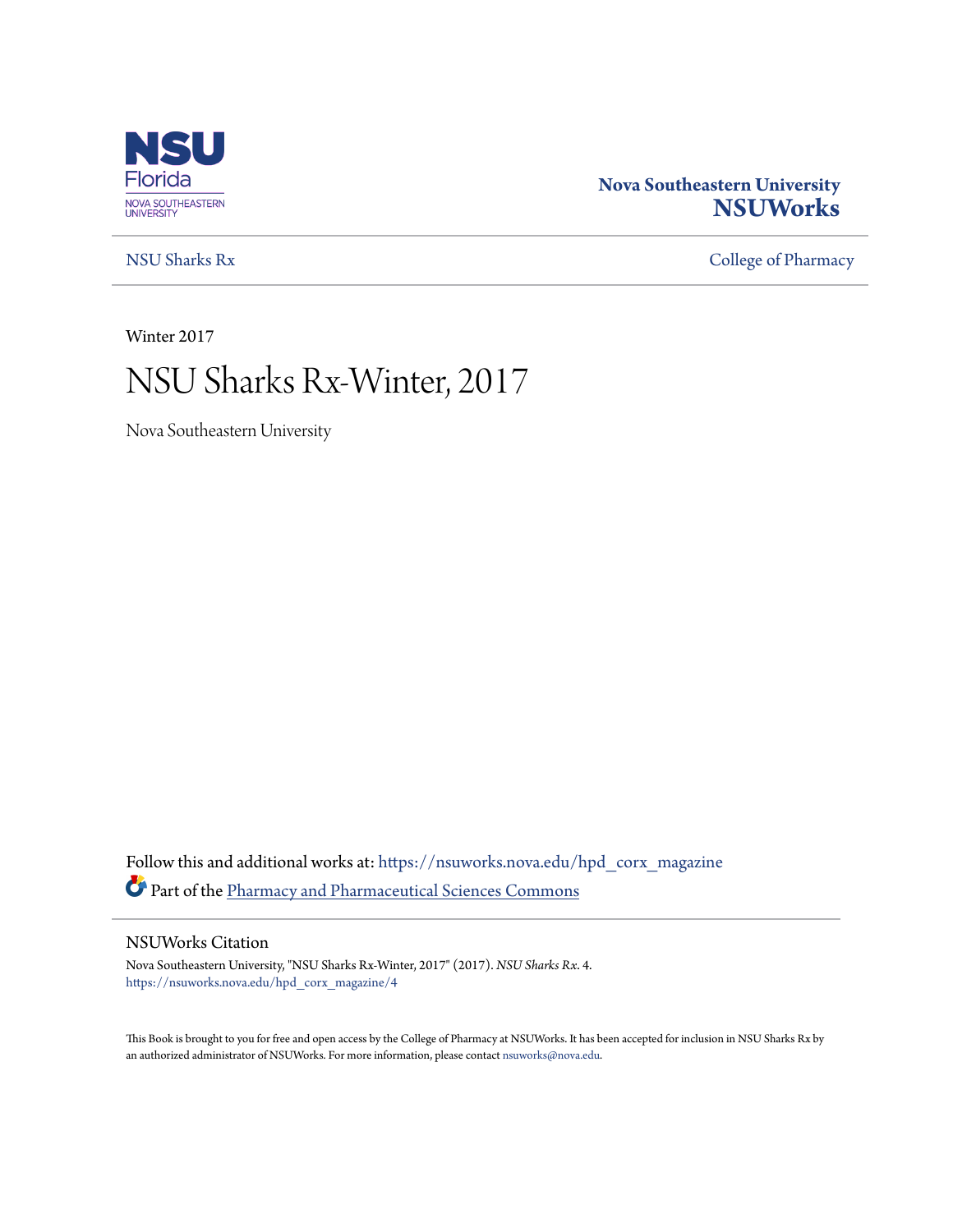

**WINTER, 2017**





Lisa Deziel, Pharm.D., Ph.D. Dean, College of Pharmacy

NSU College of Pharmacy continues to thrive and I am very proud to showcase our successes in our Winter 2017 newsletter. From amazing new hires to exciting new programs, the college is non-stop, with everyone working to ensure our students have access to unsurpassed opportunities. As examples, our new speaker's series supports entrepreneurial dreams and opens our students' minds to new possibilities. And the FPA Presidential Debate, hosted by our students, provided first-hand interaction with state leaders and exposure to issues affecting the pharmacy profession. Our students are actively engaged in advocacy and will be alumni who help transform the profession. Students at all sites continue to exhibit strong leadership and commitment to community. Congratulations to all of our faculty and students who have been recognized for their work! Sincere congratulations also to all of our college Stuey nominees! The College of

Pharmacy is recognized university-wide for our excellence, commitment, and engagement and our amazing nominees have all contributed significantly to our success. I encourage all of our alumni to come back to visit and to all of our alumni who support our students, we thank you!

### *Shark Pride!*

Lisa Deziel, Pharm.D., Ph.D.

## **COLLEGE PRIDE**

**Welcome new Assistant Deans**



Rochelle S. Nappi, Ed.D.

The college is pleased to announce Rochelle S. Nappi, Ed.D., has been appointed assistant dean at the Palm Beach Campus. Dr. Nappi received her Ed.D. and M.S. from Nova Southeastern University, and her B.S. from Florida State University. She has been with the college since 2005 and served as director of student services, and assistant director of student services. Prior to 2005 she was assistant director of program development at the Orlando campus. Dr. Nappi's commitment to student success, and the promotion of the Pharm.D. program, will continue to advance the initiatives, mission and vision of the college.

David P. Nau, Ph.D., R.Ph., FAPhA, will assume the position of assistant dean of accreditation and assessment. Dr. Nau received his Ph.D. from the University of Florida, a M.S. in Pharmaceutical Sciences from the University of Toledo, and his B.S.Pharm. from Ohio Northern University. Dr. Nau was a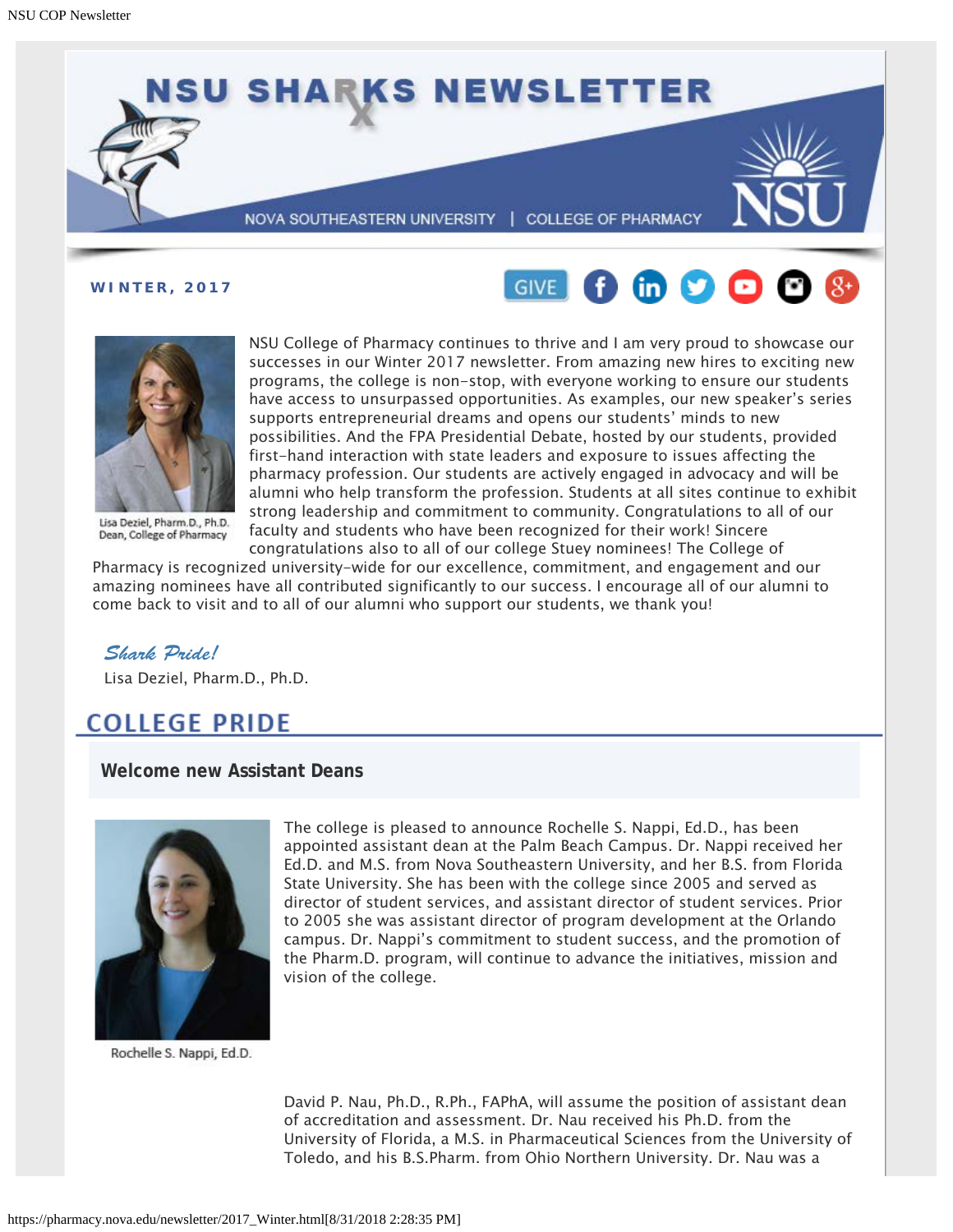

David P. Nau, Ph.D., R.Ph., FAPhA

faculty member with tenure at the University of Michigan and the University of Kentucky before joining the Pharmacy Quality Alliance where he was the Director of Practice Improvement, and the Senior Director, Research & Performance Measurement. He most recently was the president of Pharmacy Quality Solutions, Inc., an organization that served as the gold standard for measurement of pharmacy quality and a neutral intermediary for value-based contracts between health plans and pharmacies. Dr. Nau has published more than 50 journal articles and book chapters, given over 150 professional

presentations and has been awarded numerous grants to study the quality of pharmacy practice. Dr. Nau brings to NSU his expertise as a pharmacy educator, researcher and executive, his commitment of service to the pharmacy community, and dedication to research and assessment.

#### **Renowned professor joins NSU COP**



Albert Wertheimer, Ph.D., M.B.A.

Naples.

the College on the first of January. An expert in pharmacoencomics with experience in both industry and academia, Wertheimer will contribute his talents to teaching and research in health economics and outcomes research. A pharmacist with a subsequent M.B.A., Ph.D. and a post-doctoral fellowship in the Social Medicine Department of St. Thomas" Hospital Medical School of the University of London, he is the author or editor of 40 books, many book chapters and the author or co-author of about 430 journal articles. In addition, he has consulted or lectured in nearly 80 countries and has directed about 90 Ph.D. students and many more Master's degree students. Previously, with the University of Minnesota, Philadelphia College of Pharmacy, Merck and Company, Inc. and Temple University, he is pleased to be at NSU COP where he has found many very capable colleagues with whom he hopes to collaborate on future research endeavors. He and his wife live in

Internationally recognized Professor Albert Wertheimer, Ph.D., M.B.A., joined

#### **Jones named Director of Pharmacy Partnerships and Innovations**



Renee S. Jones, Pharm.D., CPH, assistant director of pharmacy practice, was named the Director of Pharmacy Partnerships and Innovations. Jones, in collaboration with College of Pharmacy faculty, has been instrumental in developing partnerships between Accountable Care Organizations (ACOs) and the college with the college's newest initiative ACO Research Network, Services and Education (ACORN SEED) which provides pharmacy-based research, services, and education to ACOs, patient centered medical homes, and management services organization. Jones previously served as the Director of Preceptor Development in the college recruiting, developing, and evaluating preceptors, and contributing to the on-going growth and development of the experiential program.

Renee S. Jones, Pharm.D., CPH

### **NSU College of Pharmacy, Puerto Rico hosts Symposium on Human Trafficking**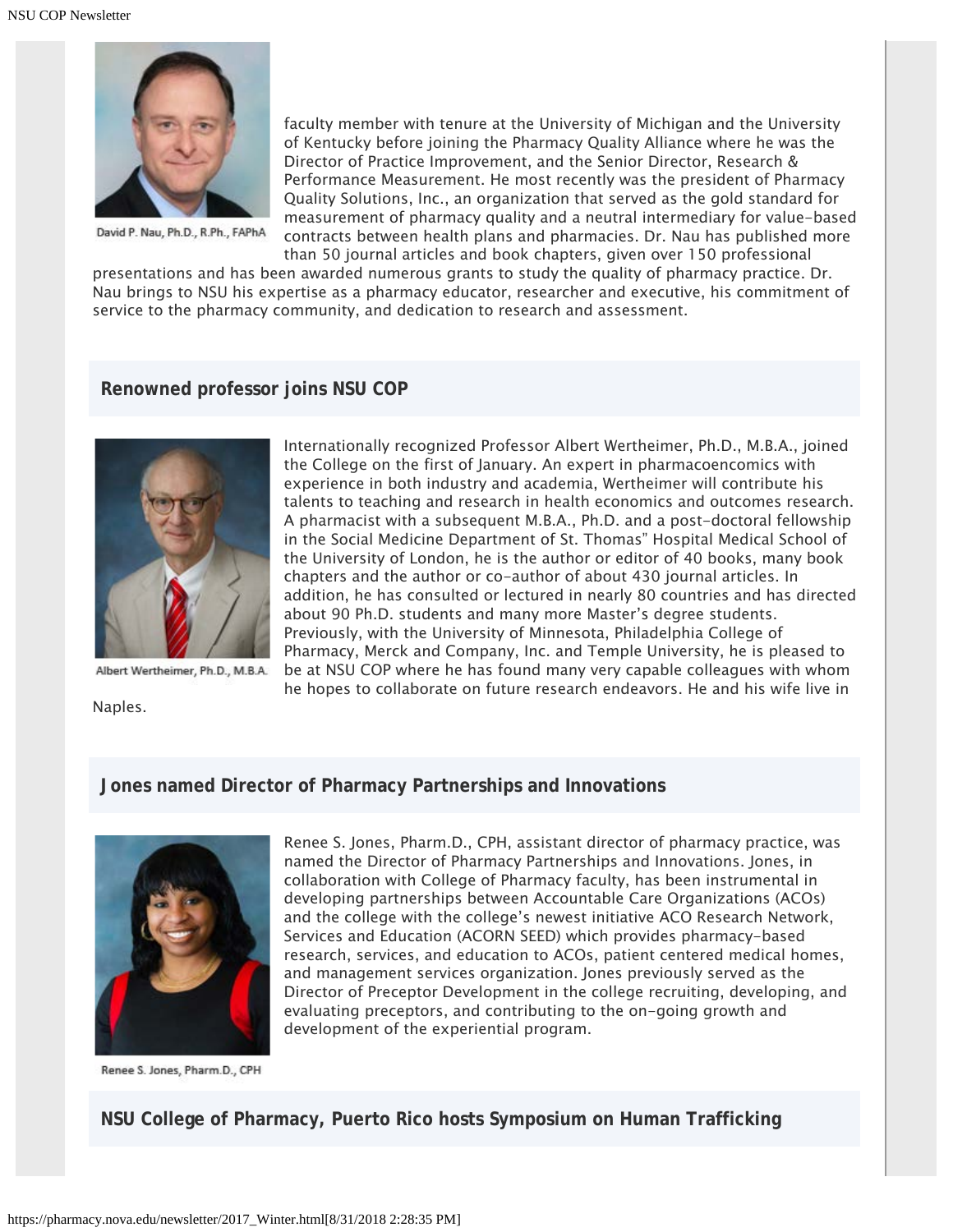

NSU Puerto Rico hosted the Symposium on Human Trafficking on Wednesday, January 11 commemorating National Human Trafficking Awareness Day for the first time in Puerto Rico. This celebration took place simultaneously with US and American territories. January 11 was declared National Human Trafficking Awareness Day by the US Senate in 2007. [Read more](https://nsunews.nova.edu/nsu-puerto-rico-hosts-symposium-on-human-trafficking/)

**NSU's 18th Annual Stuey Awards**



We are pleased to announce the college's nominees for the 18th Annual Student Life Achievement Awards, affectionately known as the "STUEYS". Each year nominees represent some of NSU's best in scholarship, leadership, involvement, service, commitment, integrity and inclusion. The celebration also acknowledges the hundreds of activities designed to enrich the overall student experience of the NSU community. 10 finalists per category will be selected from all nominees from the academic units within the university. On April 13, 2017 finalists will have a chance to win the STUEY trophy at the Rose and Alfred Miniaci Performing Arts Center. Congratulations to this unique group who contribute to our being a great college! Go Sharks!

Student of the Year: Farima Fakheri ('17) Executive of the Year: Blanca Ortiz, Pharm.D.

- Administrator of the Year: Jolanta Czerwinska, Ph.D.
- Staff Person of the year: Kyle May, M.S.
- Student Government of the Year: College of Pharmacy SGA
- Graduate Organization of the Year: Beta Lambda Chapter of Phi Delta Chi Pharmacy Fraternity
- Professor of the Year: Devada Singh-Franco, Pharm.D.
- Co-Curricular Advisor of the Year: Dr. Alexandra Perez. Pharm.D., M.S.
- Alumnus of the Year: Serafin Gonzalez, Pharm.D. ('95)
- Corporate Sponsor Walgreens

## **STUDENT PRIDE**

**COP students participate in interprofessional health screening**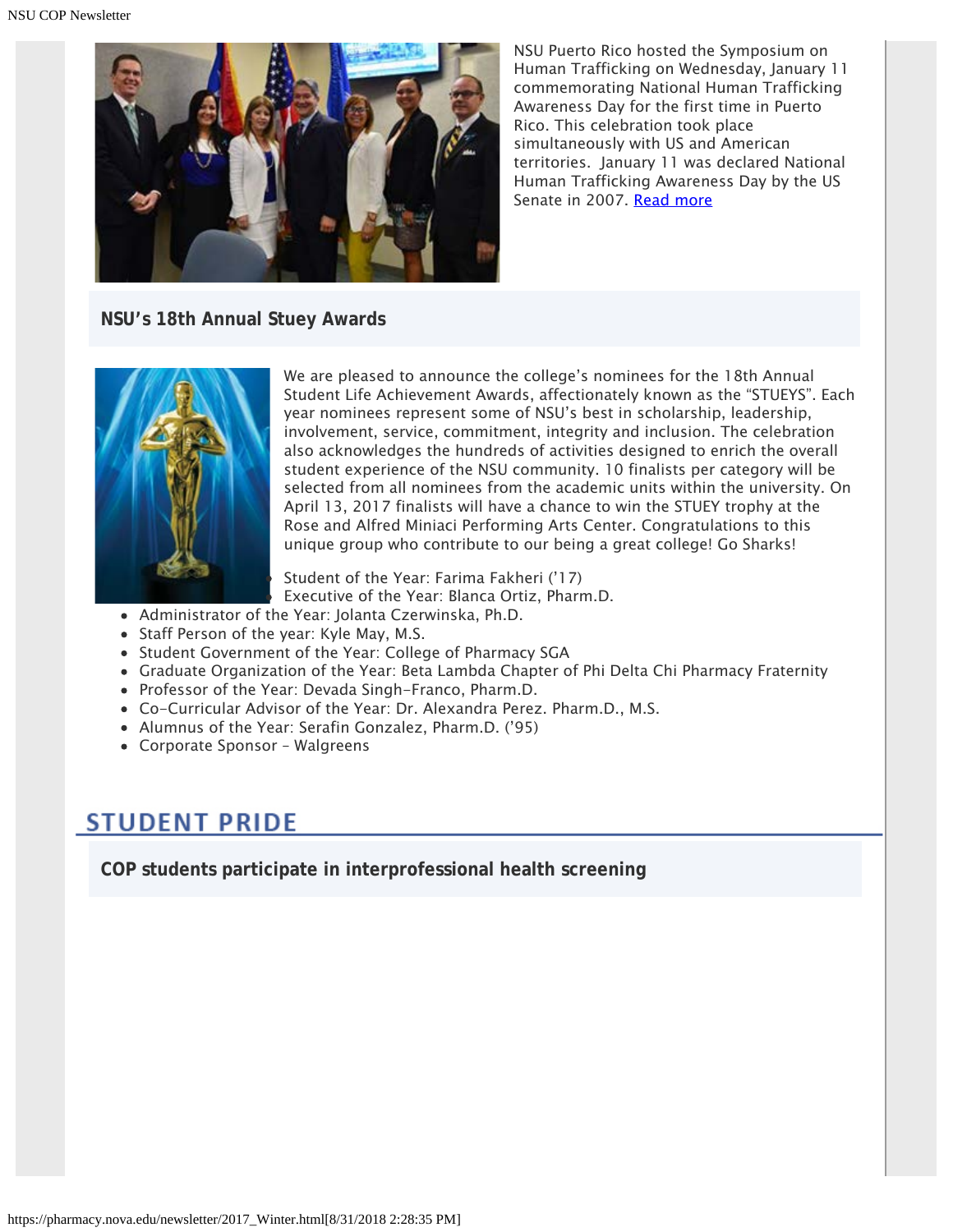

Nova Southeastern University College of Pharmacy students from SNPhA, SCCP, and CPFI collaborated with Public Health Students from PHSA and DO students from NSU's Neuropsych Club came together on January 15 to hold the 2nd Annual St. Bartholomew Health Fair in Miramar. Under the supervision of Jose Valdes, Pharm.D., assistant professor of pharmacy practice, the students provided blood pressure and blood glucose screening as well as BMI counseling and poster presentations on the HPV vaccine and Diabetes. [Read more](https://nsunews.nova.edu/community-outreach-nsu-interprofessional-health-screenings-held-in-miramar)

### **P4 student receives National Scholarship at SNPhA/NPhA**



C. Daniel Pearson ('17) received the Barry A. Bleidt Scholarship Award at the SNPhA/NPhA annual meeting in Atlanta. The scholarship, in its eighth year, honors a SNPhA whose GPA is 3.0 or higher with demonstrated leadership. Pearson, past president of COP SGA, is currently the Region II Liaison for SNPhA. Presenting the scholarship was Barry Bleidt, Pharm.D., Ph.D., professor, social and behavioral pharmacy.

Left to right: Shirley Bleidt, Barry Bleidt, Ph.D., Pharm.D., C. Daniel Pearson '(17), Jo Ann Spearmon, Pharm.D., Carleton Maxwell, Pharm.D. H.W. "Ted" Matthews, Ph.D., R.Ph. Front: Emma Bleidt

### **Broward County Pharmacy Association (BCPA) awards scholarships to NSU COP students**

Three NSU COP students, Farima Raof ('17'), Zejna Custovic ('17), and Damaal Walker ('18) were awarded scholarships from BCPA based on their academic success, community service, and advocacy for the profession. Awardees will be recognized at the May CE meeting on May 9, 2017. In addition, BCPA also donated \$1000 towards transportation costs for COP students attending legislative days in Tallahassee, FL in March and an additional \$1,000 to help with future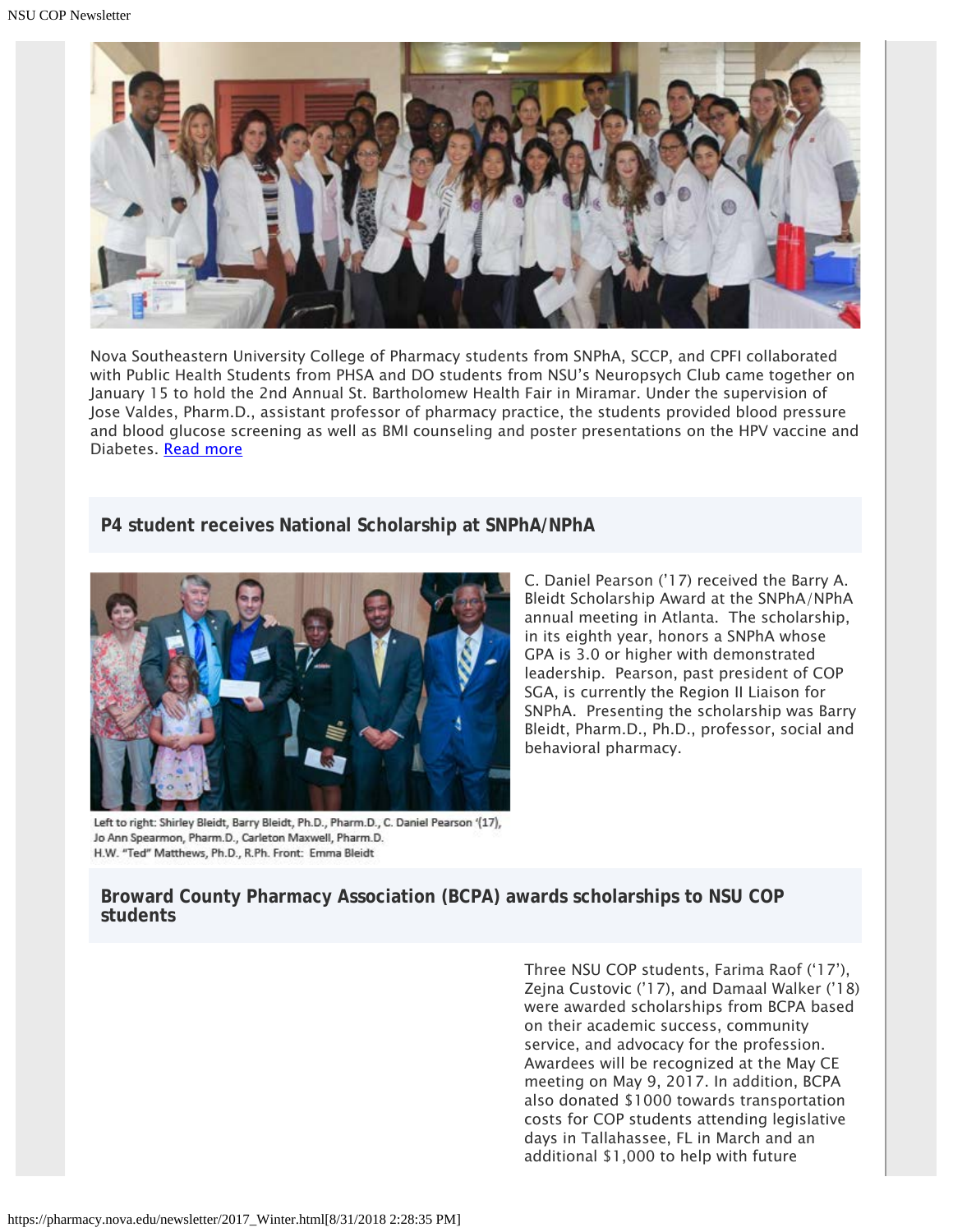

Left to right: Goar Alvarez, Pharm.D. ('94), Aneesh Lakhani, Pharm.D. ('04), Damaal Walker ('18), Wayne Linder, R.Ph., Yesenia Prados, Pharm.D. ('14)

fundraising efforts. Last year over 50 students attended Legislative Days and met with representatives and advocates for the profession.

## **Student of the Month**



**NOVA SOUTHEASTERN UNIVERSITY College of Pharmacy STUDENT OF THE MONTH FEBRUARY 2017 Student Pharmacist Joseph Pinner CLASS OF 2019 Palm Beach Campus** 

Each month the college celebrates students who exemplify the college's mission, vision, and values. For more information on our outstanding students [click here](https://pharmacy.nova.edu/students/som_february2017.html)

## **FACULTY PRIDE**

**COP faculty keynote speaker at NSU Celebration of Excellence**



Mutasem Rawas-Qalaji, Ph.D.

Mutasem Rawas-Qalaji, B.Pharm, Ph.D., associate professor of pharmaceutical sciences and director of the Center for Drug Discovery and Development (CD3) was the faculty keynote speaker at the 2017 Celebration of Excellence. The event showcases the university, its achievements within the community, and the President's vision for the university. Dr. Qalaji recently submitted a patent for a new oral method for patients to receive epinephrine. The tablet will allow the drug to work quickly and more effectively. [Read more and view](https://realizingpotential.nova.edu/stories/2016/c12_dc11_mutasem.html) [video.](https://realizingpotential.nova.edu/stories/2016/c12_dc11_mutasem.html)

An overview of what's happening in research around NSU and the College of Pharmacy is shown in the video: [NSU 2017 Celebration of Excellence](https://www.youtube.com/watch?v=p_cTmIxk5Lw) where COP faculty and Ph.D. candidate are featured (in order of appearance): Mutasem Rawas-Qalaji, Ph.D., Robert Speth, Ph.D., Ana Castejon, Ph.D.,

Appu Rathinavelu, Ph.D., Malav Trivedi, Ph.D., Ioana Popovic, Ph.D., Jean,

Latimer, Ph.D., Jordan Spaw, Ph.Dc.

**Experts warn against supplements for brain function**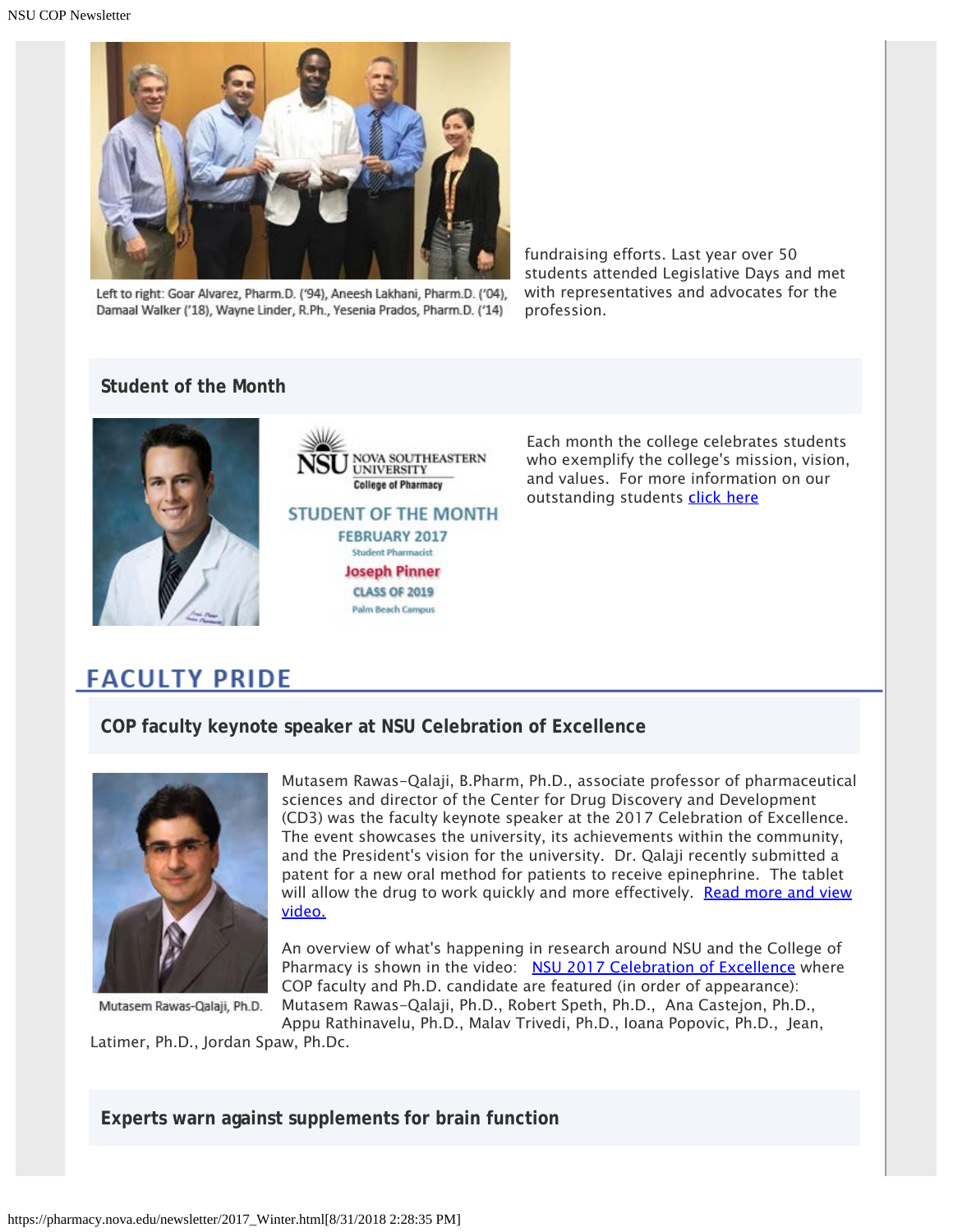

Robert Speth, Ph.D.

**Barry A. Bleidt, Pharm.D., Ph.D. receives NPhA Fellow**



Barry A. Bleidt, Pharm.D., Ph.D.

## **ALUMNI PRIDE**

**A COP Valentine's story** 



Tuan Tong, Pharm.D. ('07) and Phuc Phan, Pharm.D. ('07) with their children: Ethan and Ellie

Tuan Tong, Pharm.D. ('07) and Phuc Phan, Pharm.D. ('07) met on interview day in 2002. They didn't know then that NSU would be a catalyst in their love story. Tuan came from Georgia for his interview and Phuc came from California. They would not meet again until orientation day in August 2003 and did not become a couple until their P3 year. Knowing he had met the love of his life, Tuan proposed on Valentine's Day 2006 and on November 17, 2007 they were married. Now, 10 years later, they are the proud parents of two beautiful children, Ethan, 4, and Ellie, 2. "Thank you NSU for bringing us together as we would not have met – fate decided we should be at NSU and meet each other" says Phuc. Both Phuc and Tuan work for Publix Pharmacy - Publix 1079 and Publix1345 respectively, and are Advanced Community

Pharmacy preceptors for NSU COP. Happy Valentine's Day to our alumni couple.

Robert Speth, Ph.D., professor of pharmaceutical sciences, filed a complaint against Prevagen with the Federal Trade Commission last year caliming false or unsubstantiated statement about Prevagen's benefits. Speth calls Prevagen "one of the most fallacious products I have seen come on the market". [Read](http://www.sun-sentinel.com/health/fl-unproven-memory-supplement-sales-target-seniors-20170202-story.html) [more](http://www.sun-sentinel.com/health/fl-unproven-memory-supplement-sales-target-seniors-20170202-story.html)

Barry A. Bleidt, Pharm.D., Ph.D., professor of sociobehavioral and

administrative pharmacy was inducted as an inaugural NPhA Fellow at the annual meeting in Atlanta. The Fellowship is awarded to pharmacists who have made substantial contributions to NPhA and have demonstrated

exceptional service to the medically underserved. Congratulations Dr. Bleidt.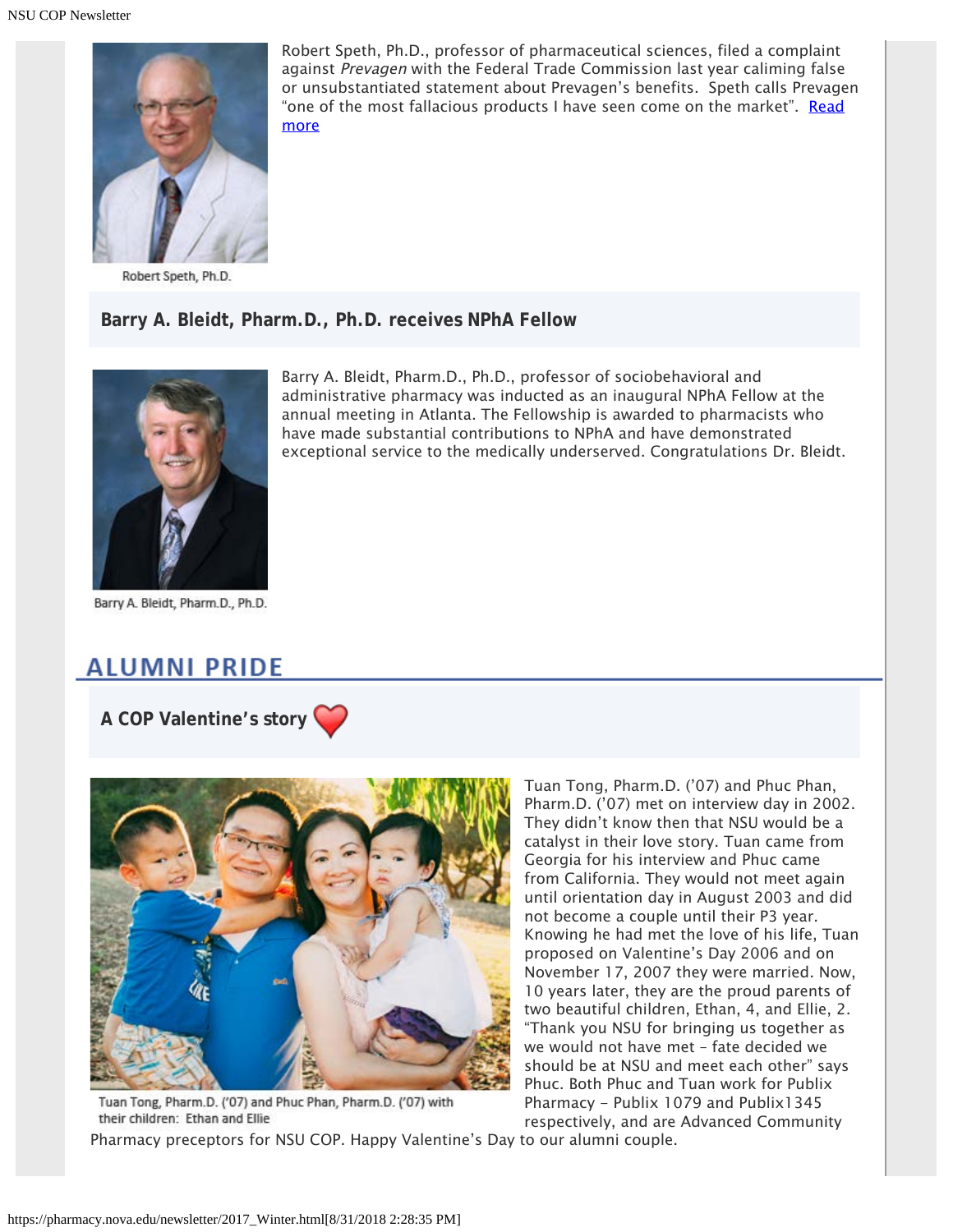### **Alumna vies for Top Position at FPA**



Alumna Angela Garcia, Pharm.D., M.P.H., CPh. ('08, '13) debates William Napier in her bid for FPA President-Elect.

In January APhA-ASP and the Rho Chi Society hosted the Florida Pharmacy Association Presidential Debate. Alumna Angela Garcia, Pharm.D., M.P.H., CPh. ('08, '13) ran against William Napier, in her bid for FPA President-Elect.

Dr. Garcia is currently assistant professor at University of South Florida College of Pharmacy and serves as FPA chair for both Public Affairs and Educational Affairs Councils. The debate was live streamed to

colleges of pharmacy in the state and was an exciting opportunity for student pharmacists to experience the debate and the current issues facing pharmacists from pharmacy leaders first hand.

#### **Leaders Rx Speakers Series**



The college initiated the first in the Leaders Rx Speakers Series in January. The purpose of the series is to engage students in opportunities within the pharmacy profession, share ideas, and encourage innovation and entrepreneurship.

Guest speakers alumna Alicia Rozen, Pharm.D. ('13) and Kimmi Stultz, Pharm.D. ('07), (pictured here with Scott Kjelson, Pharm.D. ('14), director of student transitions) engaged students in the hour-long session sharing their journeys from student to leader, the challenges and opportunities along the way, and finding their passion through hard work and ingenuity.

Dr. Rozen is VP of Brand Development at Brand Institute in Miami, FL, and Dr. Stultz is CEO/Co-Founder of *Juicery Rx* a nutrition and wellness café in Parkland, FL. The series will continue throughout the year to provide opportunities for speakers and students to share ideas, innovations, and network.

Alicia Rozen, Pharm.D. ('13), Scott Kjelson, Pharm.D. ('14), and Kimmi Stultz, Pharm.D. ('07)

### **COP alumus and student shine at Telemundo & Punto 2**

Alumnus Juan Santos, Pharm.D. ('05) and P4 student Sonia Muñoz ('17) were guests on the Puerto Rico weekly TV show Tu Salud Informa. The show, hosted by Julio Jimenez, M.D., addresses health-related topics relevant to the general population. While on the show, Dr. Santos and Ms. Muñoz discussed medication safety from the pharmacist's perspective. Ms. Muñoz, i s also a licensed medical technologist, has been invited back to discuss other health-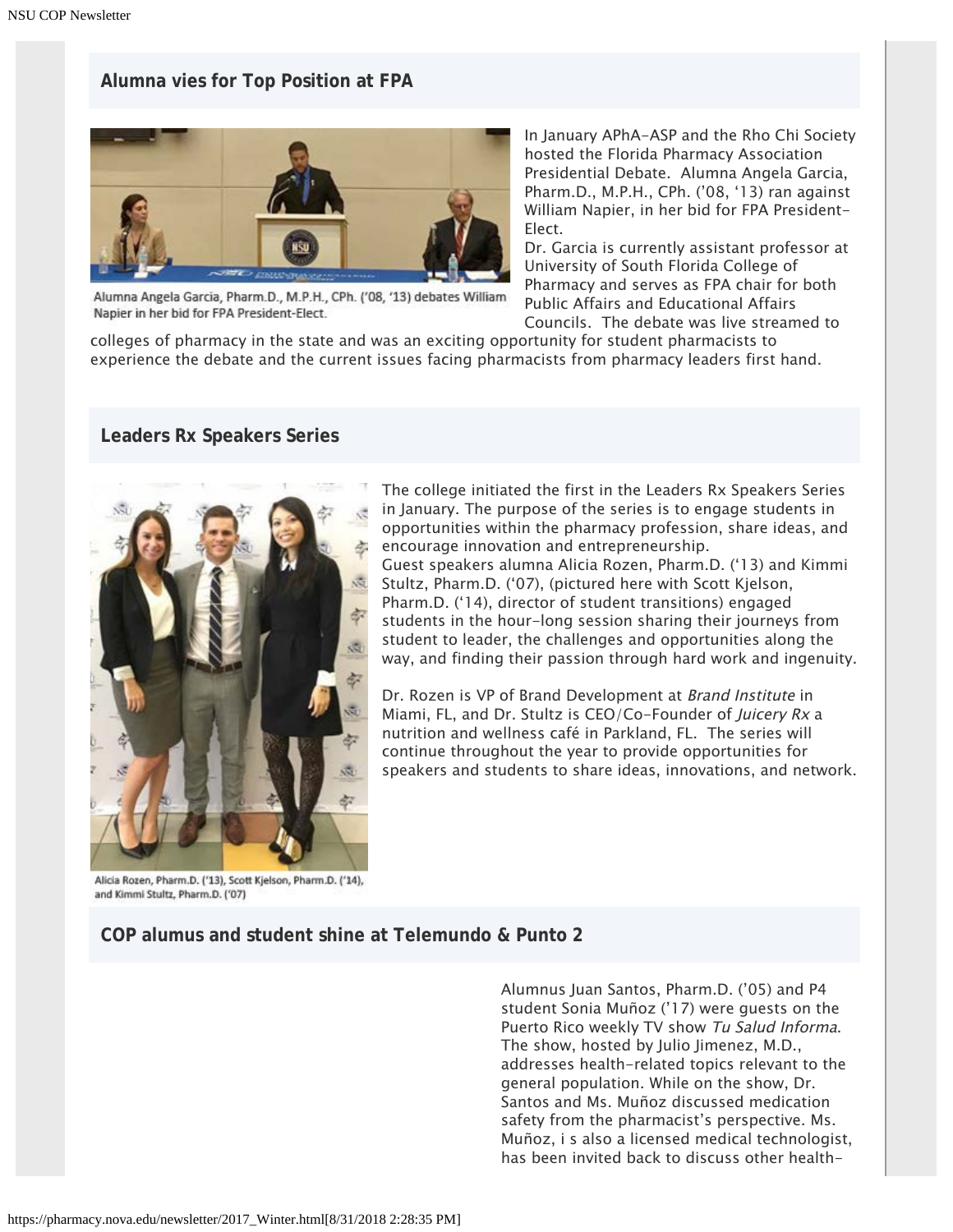

related issues.

TV host Julio Jimenez, M.D., COP Student Sonia Muñoz ('17), and COP Alumnus Juan Santos, Pharm.D. ('05).

## Tell us your story

**Email your updates and stories to [copalumni@nova.edu.](mailto:copalumni@nova.edu) Please include one or two high resolution photos when possible.**

## **GLOBAL PRIDE**

**College to host pharmacy faculty exchange with Nigeria**



The College of Pharmacy has made strides to further its global outreach and knowledge of international pharmacy programs by becoming a member of the International Pharmaceutical Federation (FIP). The Pharmabridge project, supported by International Pharmaceutical Federation (FIP), "aims to strengthen pharmacy education in developing and transitional countries through coordinated support from pharmacy establishments in developed and more

advanced developing countries"\*. The college, in partnership with the Pharmabridge program will host two Nigerian faculty members from University of Ilorin Teaching Hospital, in Spring 2018 for four weeks. During their visit, the Nigerian faculty will shadow the college's faculty in the classroom, labs and at various experiential practice sites, including community pharmacies and hospitals, and will enjoy college and student hosted activities. We look forward to sharing our resources and knowledge to improve pharmacy practice and teaching methodology in the developing parts of the world. For more information visit the *International Pharmaceutical Federation (FIP)* website.

## **NSU PRIDE**

**Rick Case Arena at NSU**

Nova Southeastern University (NSU) officially named its recreational arena in honor of community leader and automobile dealer, Rick Case at a special ceremony on January 19, 2017. The arena is located at the [Don](http://www.nova.edu/community/university-center.html) **Taft University Center**, an active multipurpose facility focused on student programs and services, located in the heart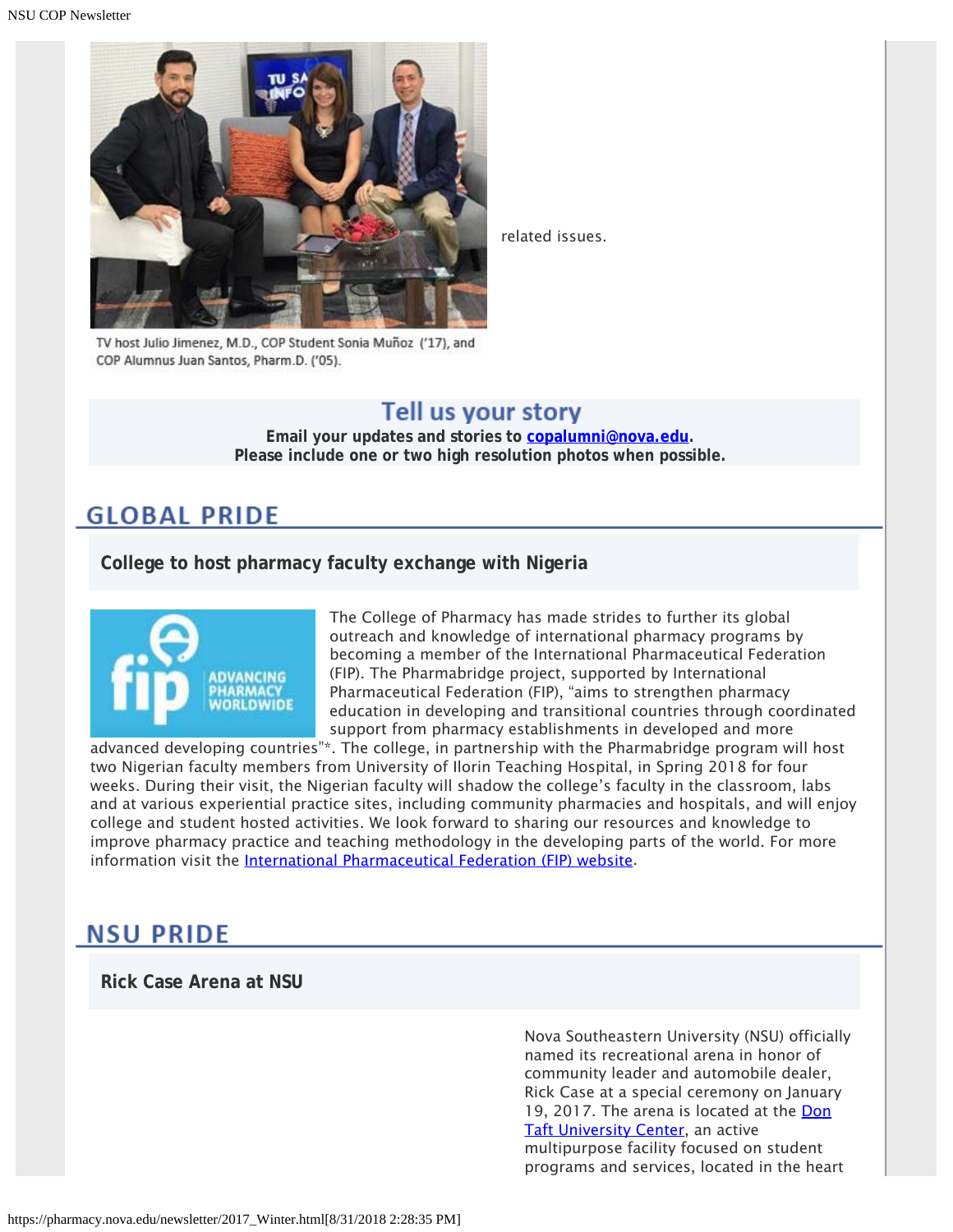

of NSU's Fort Lauderdale/Davie campus. [Read more](https://nsunews.nova.edu/nova-southeastern-university-names-arena-after-rick-case/)

**Rita and Rick Case** 

**Realizing Potential**



Help support the College of Pharmacy student scholarships and research. To find out more about what the college is doing [click here](https://www.nova.edu/publications/realizingpotential/pharmacy/). To donate to the College [click here](https://realizingpotential.nova.edu/give/index.html?area=Research&designation=AutoNation%20Institute%20for%20Breast%20and%20Solid%20Tumor%20Research), and remember to select College of Pharmacy for your donations. For more information on how to donate or be involved, contact us at [copalumni@nova.edu](mailto:copalumni@nova.edu).

## **UPCOMING EVENTS**

- March 25 & 26– Continuing Education: The 5th Annual Integrative Nutrition & Initial Consultant Pharmacist License, Fort Lauderdale, FL. [Information and Registration](http://pharmacy.nova.edu/ce/schedule.html)
- March 30 Palm Beach Class of 2018 Pinning Ceremony, Palm Beach Campus email [LaTia](mailto:lt589@nova.edu) **[Tayyache](mailto:lt589@nova.edu)**
- April 17- Fort Lauderdale/Davie Class of 2018 Pinning Ceremony, Rose & Miniaci Performing Arts Center - email [Joann Landrau](mailto:Jl999@nova.edu)
- May 6 & 7- Continuing Education: The 28th Annual Contemporary Pharmacy Issues, Fort Lauderdale, FL. [Information and Registration](http://pharmacy.nova.edu/ce/schedule.html)
- June 3 -7 -American Association of Health-System Pharmacists annual meeting, Minneapolis, MN <http://www.ashp.org/>
- July 13-16 Florida Pharmacy Association 127th annual meeting, Orlando, Florida <http://www.pharmview.com/>
- July 15-19 American Association of Colleges of Pharmacy annual meeting in Nashville, TN <http://www.aacp.org/Pages/Default.aspx>
- July 21-23 Continuing Education: Physical Assessment Institute in Patient Care Management, Fort Lauderdale, FL. [Information and Registration](http://pharmacy.nova.edu/ce/schedule.html)
- August 4 6- Florida Society of Health System Pharmacists 51st annual meeting, Orlando, FL <http://www.fshp.org/>
- September 16-17- Continuing Education: Initial Consultant Pharmacist License, Fort Lauderdale, FL. [Information and Registration](http://pharmacy.nova.edu/ce/schedule.html)
- November 4 College of Pharmacy Alumni Homecoming Reunion, Fort Lauderdale, FL email [Aiman Rahman](mailto:arahman@nova.edu)
- November 4-5 Continuing Education: NSU Fall Classic 2017, Fort Lauderdale, FL. [Information](http://pharmacy.nova.edu/ce/schedule.html) [and Registration](http://pharmacy.nova.edu/ce/schedule.html)

[Alumni Calendar of Events](http://pharmacy.nova.edu/documents/alumniCalendar.pdf)